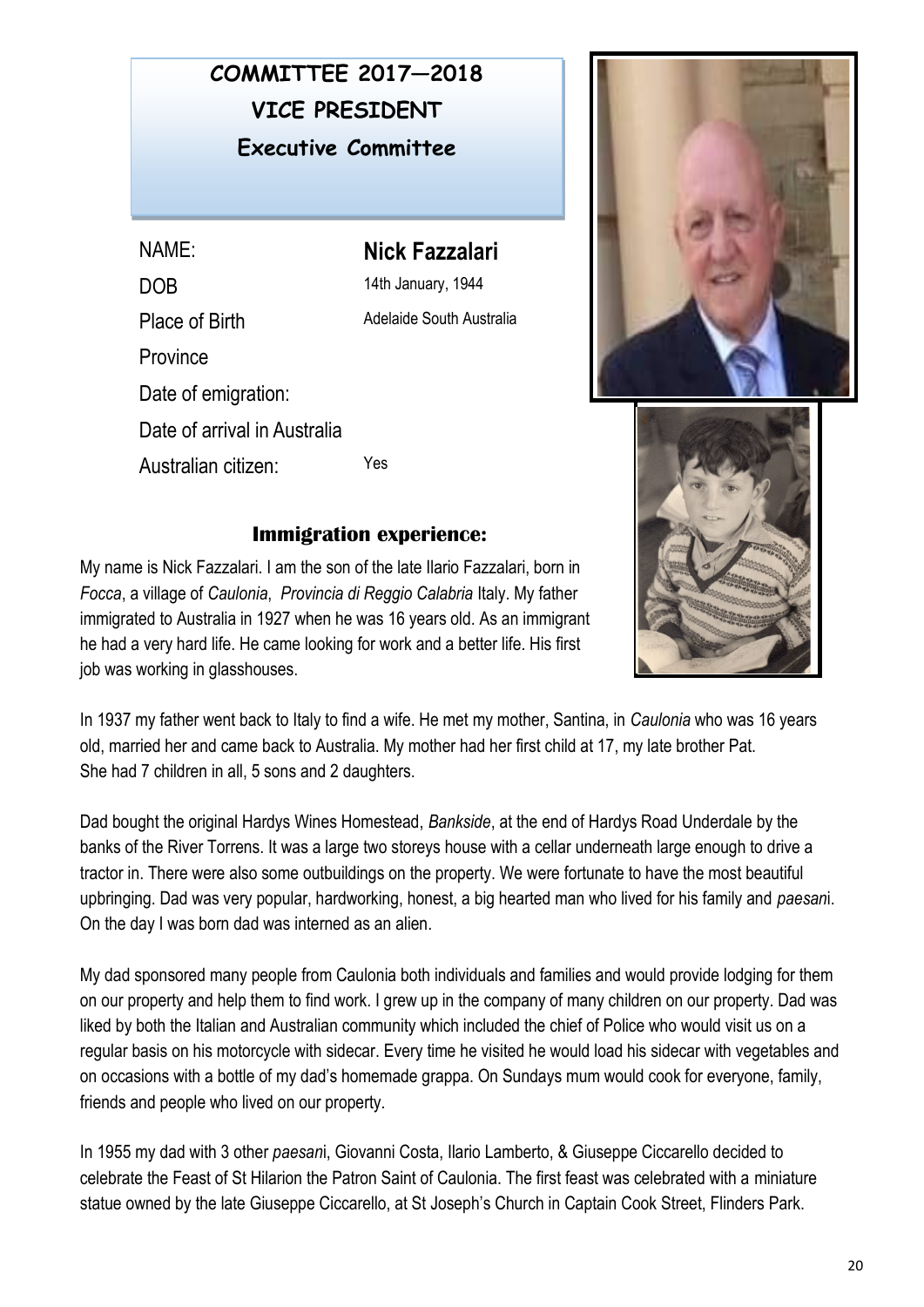After the first year the novena was held at St Joseph's church and on Sunday, the day of the feast, the statue was taken in procession on the back of the truck to St Francis of Assisi Church in Newton. Eventually the whole celebration was transferred to Newton.

I went with my dad to all the meetings that were held in different houses. I was 10 years old and never missed a meeting, I would sit in on the meetings and I was so enthusiastic that I was made manager of the soft drinks stall for the first feast. I was involved with the Feast of St Hilarion from the age of 10 until the early 2000's.

I began my involvement in the Society of St Hilarion as the social co-ordinator and we were the first Italian organisation to hold a fundraising dinner dance which was held at the Latvian Hall at Wayville with the committee members and their families catering for the event. The event continued for many years being held in different venues.

A controversial decision was to transfer the feast of St Hilarion to Mater Christi Church in Seaton after many years of holding it at Newton. The decision was taken because there were a number of feasts in Newton and no feast of its type in the Western suburbs. The decision coincided with the invitation of the very popular Don Mimmo Lamberto, priest from Caulonia, for the feast which was a huge success. This particular feast was held with a framed picture of St Hilarion because St Francis of Assisi Church refused to release our statute. This continued for 5 years when the Archbishop of Adelaide instructed St. Francis of Assisi Church to return our stature.

I was President of the Society of St Hilarion for 20 consecutive years, I stepped down for a few years and then became President for a further 6 years. During my term as President in 1986 the Society received a Federal Government grant to purchase a 50 bed nursing home at Lockleys. We also built the *Villa St Hilarion* in Fulham consisting of 50 units for low care residents after which we were asked to build a 50 bed nursing home in Findon.

The next project, which was my dream for the Society, was to build a Community Centre in Barrpowell Street, Welland, named the *Riverbank Function Centre*, by the banks of the River Torrens. The purpose of the Centre was to act as the focal point of our community. There were many memorable occasions in the Centre. One of the highlights was the visit by the Prime Minister of Australia, John Howard, and his wife Janet who were accompanied by The Minister for Immigration and Multicultural Affairs, Philip Ruddock, in the early 2000's. Unfortunately the Centre has since been sold to the Cypriot Community.

We also brought over many dignitaries for our feasts. In 1991 we brought Bishop Gilliberti, Bishop of *Locri- Gerace* together with Otello Profazio (Popular Calabrian Folk singer) who were funded by the *Ragione Calabria*. In 1997 we arranged for the new Bishop of *Locri-Gerace*, Bishop Bregantini, and the Mayor of Caulonia, Nicola Franmartino, with an entourage of 64 people to come to our feast. Both visits were a huge success.

In Caulonia the feast of St Hilarion is celebrated by carrying in procession an arm made of Silver which has a relic of the Saint's bone embedded in it. I thought it would be ideal to recreate this in Adelaide. Unfortunately it was impractical to replicate the arm made of silver but with the assistance of Don Mimmo Lamberto we had an exact replica of the arm carved out of an olive tree branch by a wood carver in Caulonia named Vigliarollo. Bishop Gilliberti obtained a bone relic of St Hilarion and had it embedded in the arm. The arm is carried in procession in Adelaide by the Procurators.